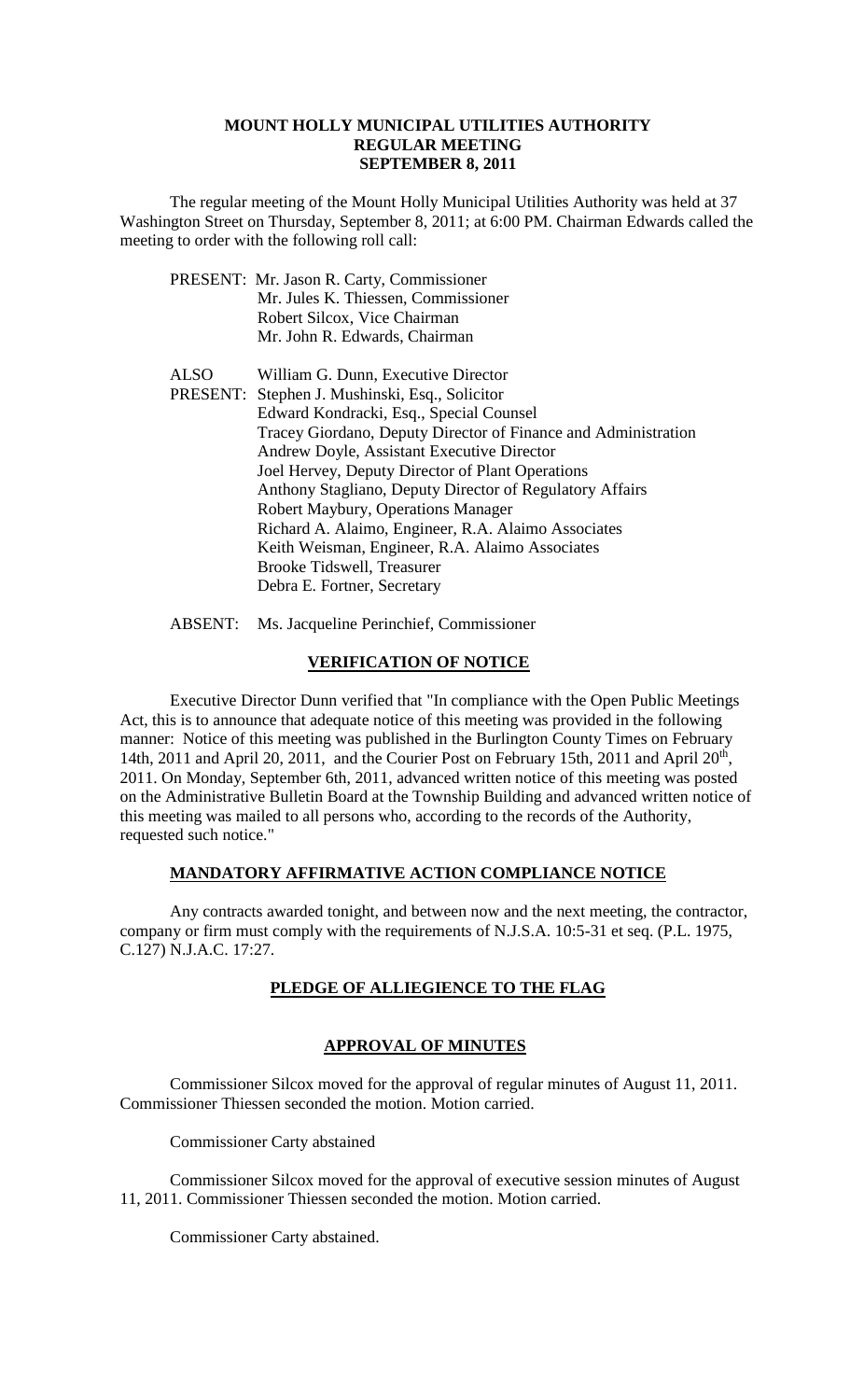#### **OLD BUSINESS**

#### **NEW BUSINESS**

Commissioner Silcox informed the Board Mount Holly Township has requested the use of the Authority's meeting room for their council, planning board, and historical, meetings. Commissioner Silcox is agreeable to this arrangement but stated the Township must provide proper insurance coverage and leave the premises clean after meetings. In regards to the limit of people allowed in the room as opposed to the amount of exits, Commissioner Carty reported if occupation is 49 people or less the room is acceptable as is.

Executive Director Dunn pointed out a report in the Commissioners packets in regards to Hurricane Irene and it's affect on the Authority. He stated there was flooding at the plant which resulted in the inability to accept truck waste for a couple of days. Executive Director Dunn went on to say the only problems experienced by the Business and Administrative offices were a result of PSE&G turning the power off that weekend. Commissioner Thiessen asked if things, such as computers, were shut down ahead of time. Executive Director Dunn stated things had been shut down as usual, but again, the Authority had no issues until the power was intentionally shut off by PSE&G. This caused flooding in the basement of the administrative office which affected the phone system. On Tuesday morning, August  $30<sup>th</sup>$ , the Authority was able to secure generators which rectified the problem until power was restored. Executive Director Dunn told the Board the Authority is going to be going out for bid for two pump station generators. In order to avoid any future interruptions in power at the Business and Administrative offices, Mr. Dunn would like to include two more generators in that bid for the use of those two offices. Commissioner Thiessen asked what the cost of the pump station generators will be. Deputy Director of Regulatory Affairs Stagliano reported a 30kw gas generator with a transfer switch is approximately \$18,000.00. The generators would be dropped off at the site and the Authority would be responsible for installation. Commissioner Thiessen stated he wants to nix the generators for both the business office and the administrative office. It is the opinion of the board at this time that generators for the offices are not needed, however, if Executive Director Dunn brings specifics back to the Board for smaller generators then the ones originally proposed, the new information will be considered.

Commissioner Silcox moved for a motion to go out for bid for pump station generators. Commissioner Thiessen seconded the motion. Motion carried.

#### **RESOLUTION 2011-82**

# **A RESOLUTION APPROVING THE OPERATING EXPENSES FOR THE MONTH OF AUGUST 2011**

Commissioner Carty asked what expenses the Authority incurred as a result of Hurricane Irene. Executive Director Dunn reported approximately \$2000.00 was spent to rent generators, overtime for employees was approximately \$7,000.00, and \$1,500.00 was spent repairing the existing generator in anticipation of the storm.

Commissioner Silcox moved for the approval of Resolution 2011-82. Commissioner Thiessen seconded the motion. At the call of the roll, the vote was:

AYES: Commissioner Carty, Commissioner Thiessen, Commissioner Silcox, Chairman Edwards

NAYES: None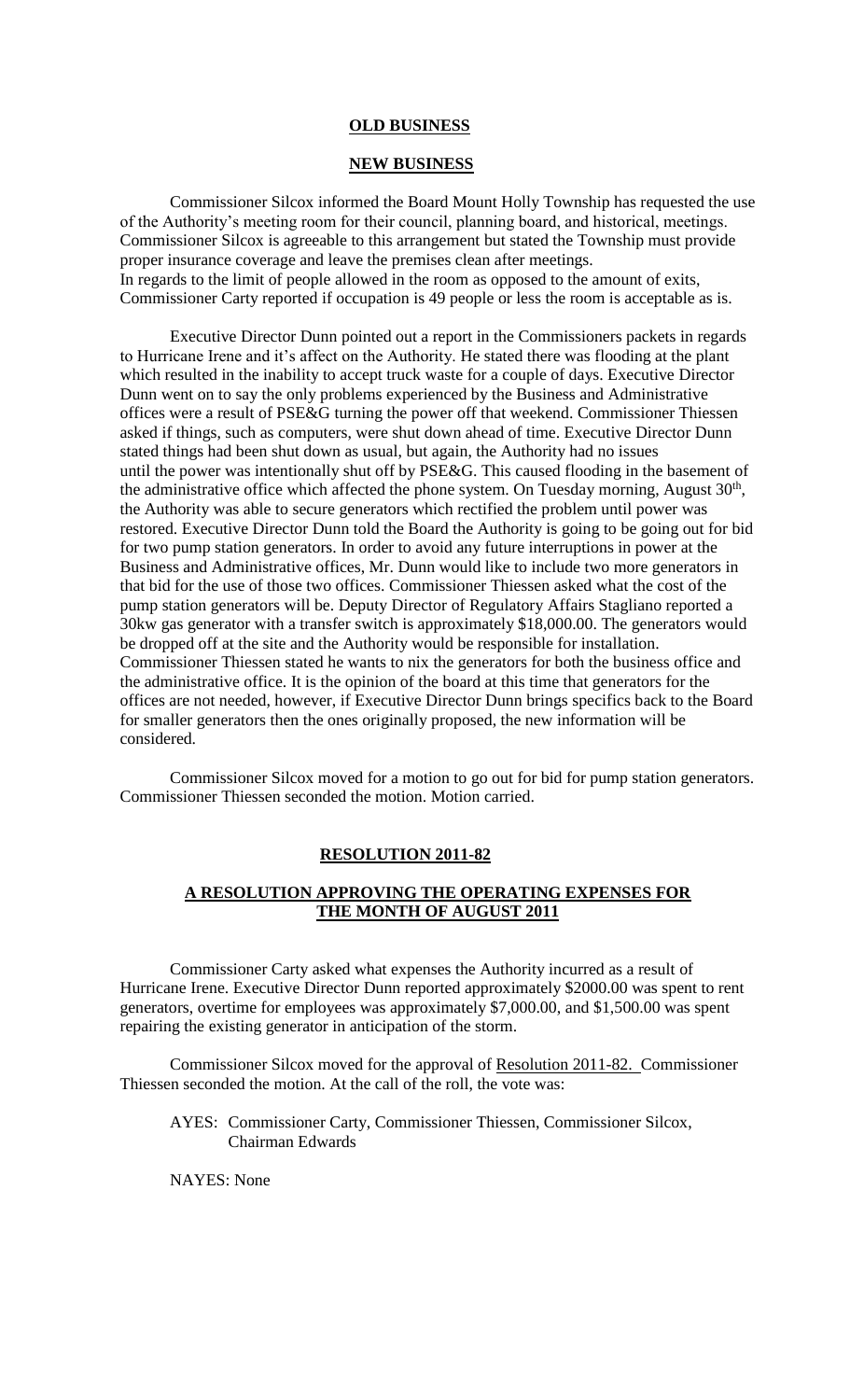#### **RESOLUTION 2011-83**

# **A RESOLUTION APPROVING THE EXPENDITURES FOR THE MONTH OF AUGUST 2011 FROM THE ESCROW FUND**

Commissioner Silcox moved for the approval of Resolution 2011-83. Commissioner Thiessen seconded the motion. At the call of the roll, the vote was:

AYES: Commissioner Carty, Commissioner Thiessen, Commissioner Silcox, Chairman Edwards

NAYS: None

### **RESOLUTION 2011-84**

### **A RESOLUTION APPROVING THE EXPENDITURES FOR THE MONTH OF AUGUST 2011 FROM THE IMPROVEMENT AND REPLACEMENT FUND**

Commissioner Thiessen asked for an explanation of the 4RO payment. Executive Director Dunn explained it was for a plant tie in from the force main in Moorestown and Hainesport; transferring the flow to Maple Avenue.

Commissioner Thiessen moved for the approval of Resolution 2011-84. Commissioner Silcox seconded the motion. At the call of the roll, the vote was:

AYES: Commissioner Carty, Commissioner Thiessen, Commissioner Silcox, Chairman Edwards

NAYS: None

#### **RESOLUTION 2011-85**

### **A RESOLUTION APPROVING THE EXPENDITURES FOR THE MONTH OF AUGUST 2011 FROM THE 2007-2010 PROJECT CONSTRUCTION FUND (PLANT EXPANSION)**

Commissioner Silcox moved for the approval of Resolution 2011-85. Commissioner Thiessen seconded the motion. At the call of the roll, the vote was:

AYES: Commissioner Carty, Commissioner Thiessen, Commissioner Silcox, Chairman Edwards.

NAYS: None

# **RESOLUTION 2011-86**

### **A RESOLUTION APPROVING THE EXPENDITURES FOR THE MONTH OF AUGUST 2011 FROM THE 2007-2010 CONSTRUCTION FUND (EDWARD STREET PUMP STATION)**

Commissioner Thiessen moved for the approval of Resolution 2011-86. Commissioner Silcox seconded the motion. At the call of the roll, the vote was:

AYES: Commissioner Carty, Commissioner Thiessen, Commissioner Silcox, Chairman Edwards

NAYS: None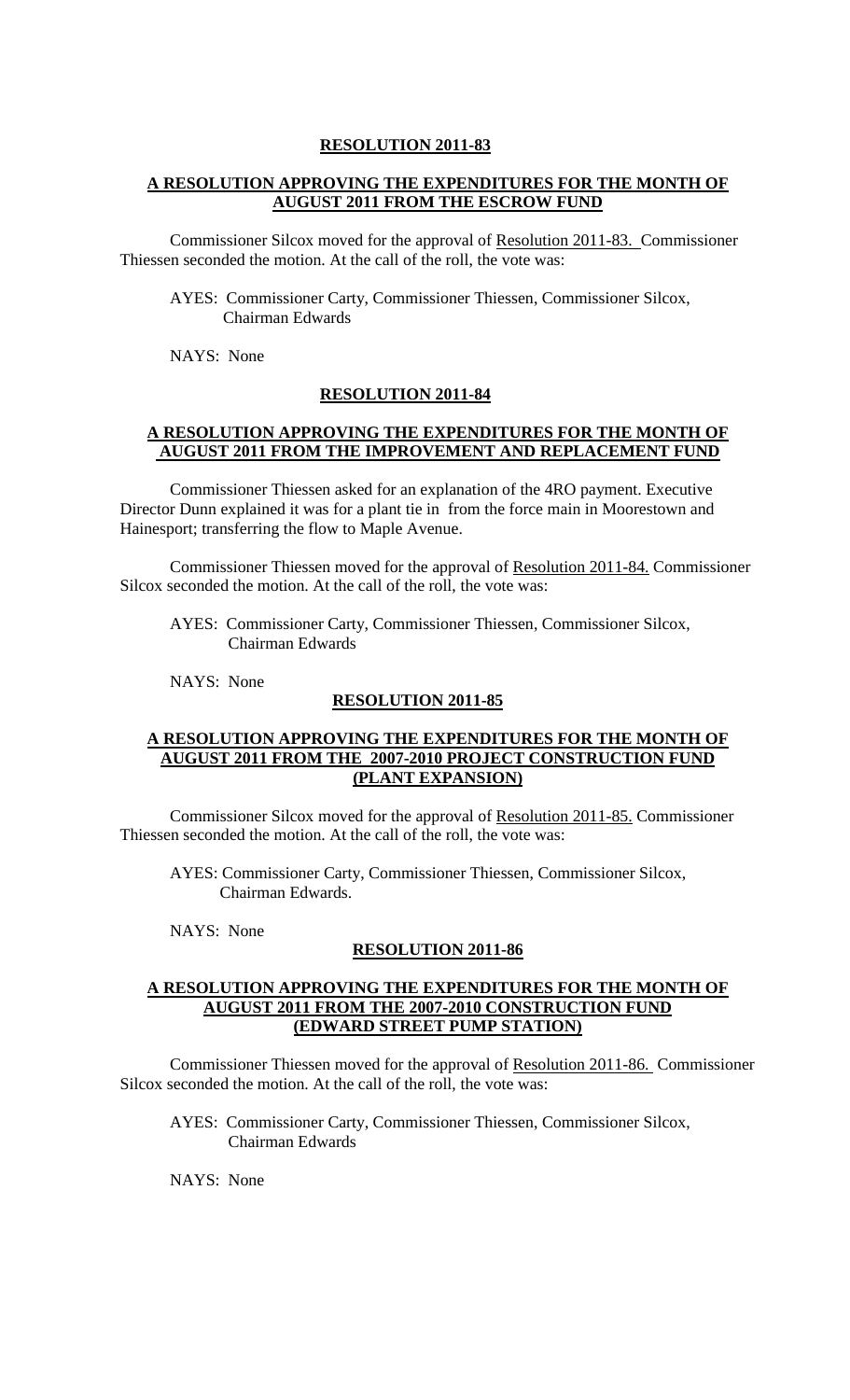# **COMMUNICATIONS**

Executive Director Dunn reported he is being petitioned by the owners of two properties with an easement between them in Lumberton Township. The owners would like to be able to use the easement for trees, a pool, etc. Solicitor Mushinski asked if the owners want the easement vacated. Executive Director Dunn confirmed that is the owners' intentions. Executive Director Dunn asked them to redeed the property, and address any other legal paperwork. Once that material has been received, Mr. Dunn will bring it to the board for consideration. Solicitor Mushinski stated Authority Engineer, Mr. Alaimo, should look at the plans for the area as well as the tax maps and deeds. Mr. Alaimo agreed to this and will advise the board what he discovers.

Executive Director Dunn announced there will be flu shots available in October at the Rancocas Road Plant site.

### **MATTERS TO BE PRESENTED BY THE PUBLIC**

There were no matters to be presented by the public.

# **REPORT OF THE EXECUTIVE DIRECTOR**

Executive Director Dunn stated the Solar Power System bid package is complete. If motion to move forward is granted by the board, on Monday, September  $12<sup>th</sup>$ , it will be advertised. Mr. Dunn reported Solicitor Mushinski has reviewed the package and found the bid language is good; covering the price and the quality of the project. Commissioner Carty asked what the RFP covers. Executive Director Dunn stated a driving factor for contractors is a Federal Grant that allows them to get a 30% grant if they have 5.5% of the project completed by December 31, 2011.

Commissioner Silcox moved for a motion to go out for bid for solar power. Commissioner Thiessen seconded the motion. Motion carried.

### **REPORT OF THE ENGINEER**

The report of the Engineer was received.

# **REPORT OF THE DEPUTY DIRECTOR FOR PLANT OPERATIONS**

The report of the Deputy Director for Plant Operations was received.

# **REPORT OF THE DEPUTY DIRECTOR FOR REGULATORY AFFAIRS**

The Report of the Deputy Director for Regulatory Affairs was received.

# **REPORT OF THE SOLICITOR**

The Solicitor had nothing further to report.

### **REPORT OF THE DEPUTY DIRECTOR OF FINANCE AND ADMINISTRATION**

The Report of the Deputy Director of Finance and Administration was received.

# **REPORT OF TREASURER**

Treasurer Tidswell reported he went over all CFO reports.